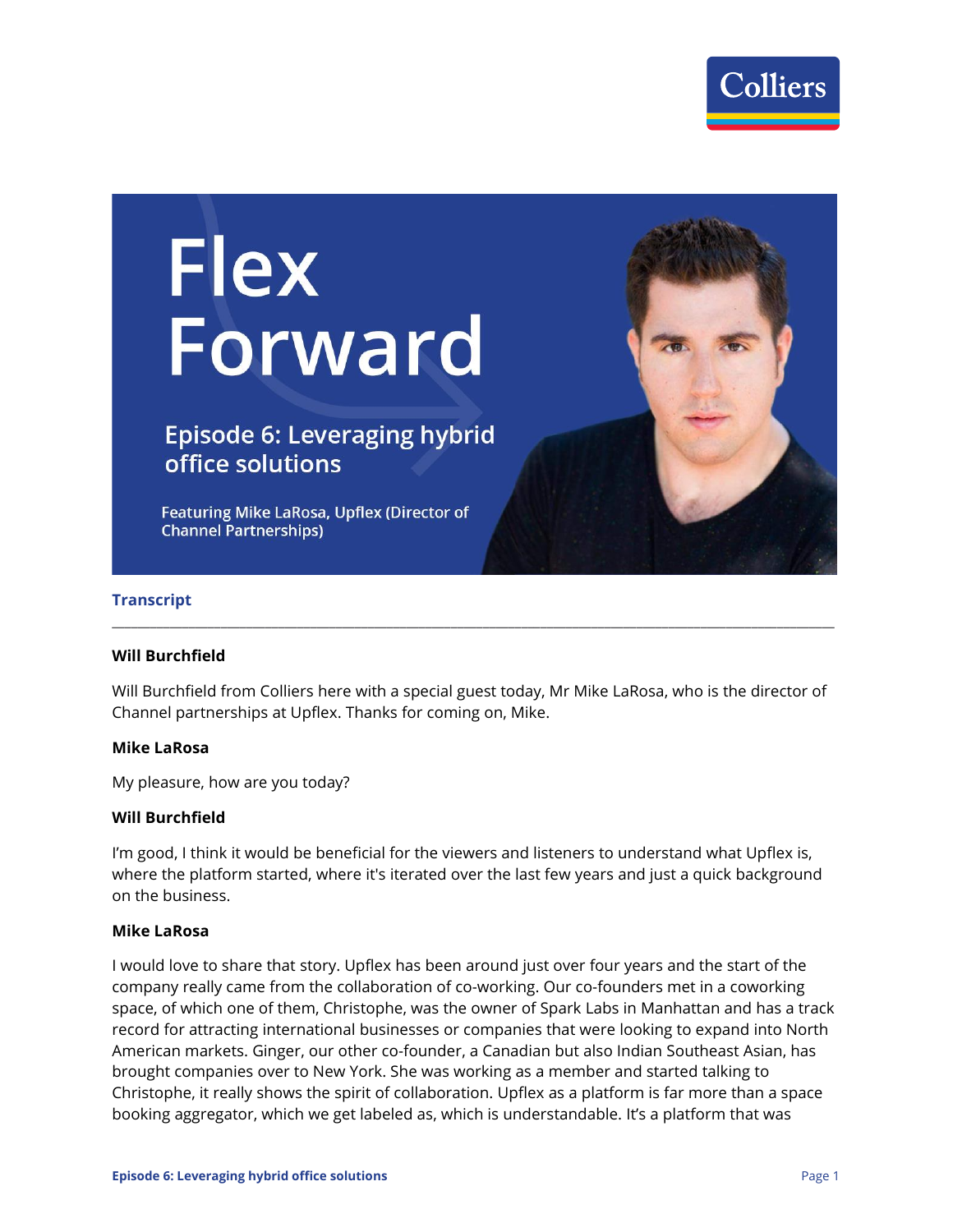

designed to help large enterprise organizations of all sizes, to have the ability to not only manage their flex workspace spend, but better analyze and understand how their people were working. Upflex was designed originally as a HR solution, and its pivoted countless times over four years, like many startups do. Not to mention its survived a pandemic, and it's difficult to be selling flex workspace when no one is actually going to the office. I know, you know that first hand, we have really exciting partnerships where we're working with phenomenal global firms such as Colliers where it's not just as colleagues, but as partners. We power your mobility pass and some of your flex offerings so it it's been exciting to see how Upflex has positioned itself in this market.

## **Will Burchfield**

I agree and I think it's vitally important for businesses of all shapes and sizes.

Putting aside the real estate hat for a second, you know the pivoting, the iteration, the change and the learnings. This period has been unlike any other, we all now have had an opportunity to put on our creative hats and see exactly into the crystal ball, to see what it looks like and try and figure out exactly what the backend solution could be for all businesses and solutions. I think from the real estate side of the business, as you mentioned, Upflex powers our Colliers Mobility Pass platform, which is our global on demand aggregator solution for our large enterprise companies and others, to use space sort of as they need it. I'm curious as you're on the forefront of these conversations, not only with Colliers, but with enterprise clients that Upflex works with directly. How are you seeing companies visualize the hybrid world? I think everybody has an understanding that hybrid means different things to different people. That's not that's not a new thought, but I know that there are certain companies, cultures, DNA's that are approaching this return to the office and hybrid work incredibly differently. What sort of trends are you seeing around that word hybrid and what it might mean?

#### **Mike LaRosa**

I'll tell you it's the Wild West and having a front row seat, I'm so grateful because companies are approaching it from completely different perspectives and with different goals in mind and with different expectations. I think that first things first, we need to always remember that labels are helpful, but they are not the end all be all and so hybrid will be different for not only every company but every department, every different team within an organization. Not a client of ours, but Ford Motor Company was very early on leading the way, stating that direct line managers would have the approval to define what hybrid work policies were best applicable for their own teams, delegating that decision making which was insightful. One size does not fit all when it comes to hybrid let alone within a single organization. I think that's the first big takeaway, and that speaks to, without making it sound like a shameless plug, one of the reasons why we've seen such exciting growth and new opportunities in the last six months. We're beyond just an aggregator, we support all different types of flex, workspace. Flex workspace is flexible to a point, and when you apply some technology to flex workspace, you can make it not only more flexible, but also more efficient. Just because your real estate is flexible does not mean it sufficient, and I think people assume it does.

#### **Will Burchfield**

Are you referring to a certain type of technology to enable a workspace to become more flexible. Are you talking about like data and utilization metrics? What exactly are you referring to?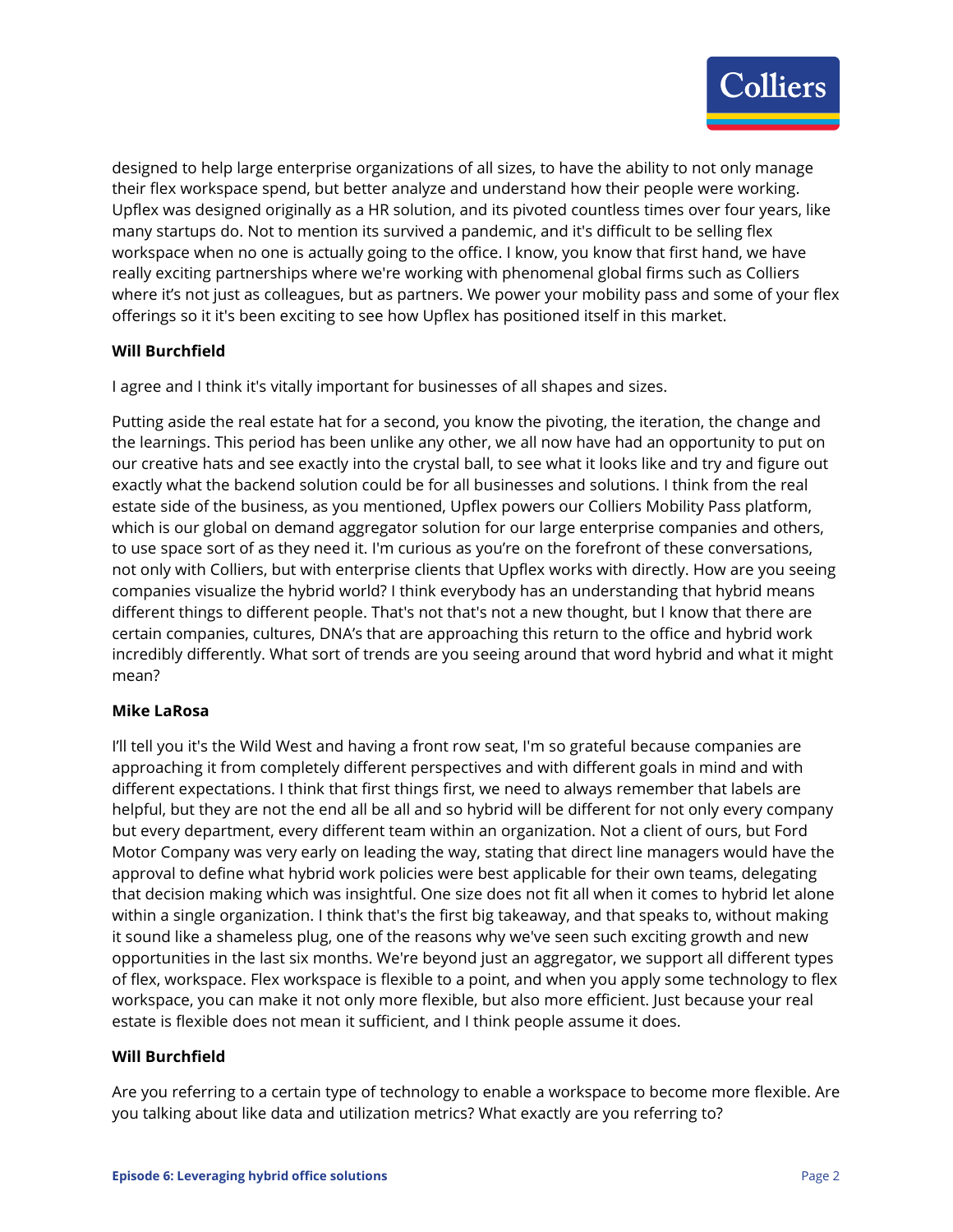

#### **Mike LaRosa**

Knowledge is power. There's a plethora of different solutions out there that are in the integrated workspace management solution field, but they're limited to what they can do, primarily internally as it relates to campuses or visitor mail package management. Technology that has been limited so far, it relates to all the on-demand locations or all these different coworking spaces and flexible workspace providers that people are looking for. The Upflex platform allows an occupier to merge not only the utilization their people are using for third party spaces, coworking spaces all over the world, but also their internal bookings and their internal utilization. And it also allows for us to bring increased sufficient spend to the dedicated private offices. Just because you have 20 people in Sydney Australia on your team, doesn't mean you need a 20 desk office, which I know the real estate people may be hating on me for saying that, but its just fact of the matter everyone now knows that with hybrid, very few people are still actually at their workstation, dedicated unless you know, unless your industrial production or unless you're dealing with specific type of equipment, you know. But we've seen coworking spaces even for architects, where they can share drawing boards. People like working from home, so I think that's what the hybrid has been most insightful that it's not just a oh, let's shut down all the offices, no, no, no, no companies are still going to have offices, but it's what type?

#### **Will Burchfield**

I think to Upflex's narrative, the hub and spoke model, I know you were about to touch on it. We work with clients globally who are require a high-level diagnostic, and this is where flex solutions can be a permanent solution, either alongside an existing space, or if there's a lease break coming up, or to certain worker type that might not necessarily benefit from being in an office five days a week from nine to five. The commute kills creativity, and with that comes the need for space that's a little bit more tertiary. Employees are commuting for an hour and a half to downtown New York City, from Westchester or further out. How great would it be to have a place they can drop into that's a 5 minute bike ride from their home and they can get home earlier and feed their kids dinner. I think the hub and spoke model, which has been around for quite some time, but is now really sort of gaining traction again. I think the Upflex platform is where we've seen conversations envelope around this sort of hub and spoke model. Have you had any case studies or any sort of high-level scenarios that you want to talk about in regards to hub and spoke, I know you deal with those conversations on a daily basis.

#### **Mike LaRosa**

I'd love to share the story of our partner that we've both. They started out with one or two hubs in a year, we're now up to 15 hubs, so they are, rolling down offices in select markets. Sometimes they're not shutting down the office entirely, sometimes they're just taking less space. They're looking at what space they have, and what space they need to keep, and then they're also identifying a lot of folks that can work hybrid or can do more from home. And then there are signing them dot, and them assigning them these hubs and spokes.

#### **Will Burchfield**

It's the full gamut of the real estate solutions, sort of coming to fruition, in one little package**.**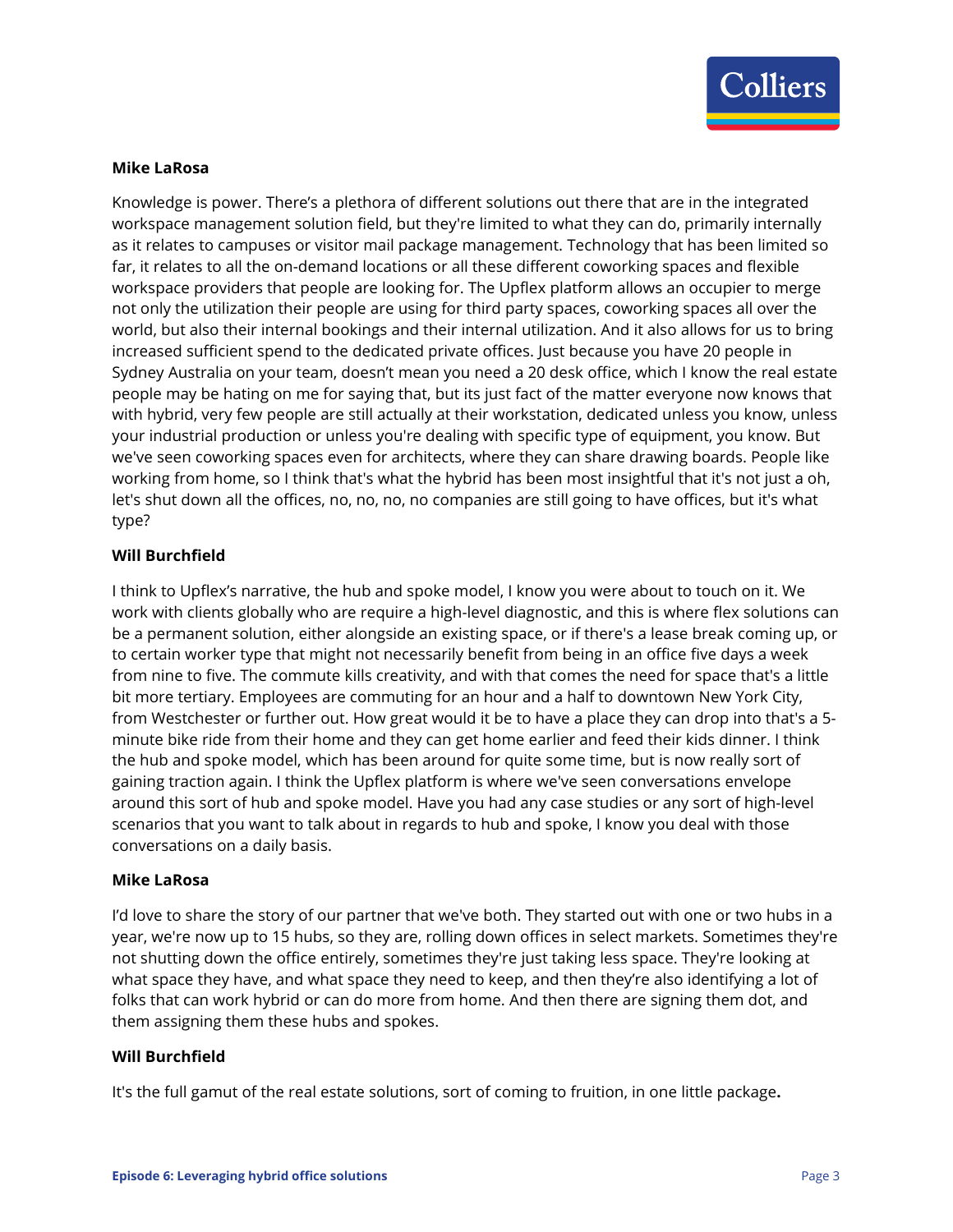

#### **Mike LaRosa**

Yeah, and you said it, you hit the nail on the head, what you just said it's not new. None of this stuff is new, Regis has been around for 30 plus years. What's new is identifying how you can leverage technology to make that space more flexible or to make your real estate spend more efficient. That's where all these new advances are coming from. I've worked with a few different solutions out there, and I've worked with a few different firms and everyone's got a different perspective on it. There's a thousand different kind of shapes, colors, sizes and flavors, and I think that we're all starting to realize that whatever solution gives you the most option is really the best because, these large companies now understand there's not one single flex solution. Flex is a practice, and I know I'm preaching the choir and that's what you do at Colliers so well, is that it's really this whole spectrum and you need to understand that you're going fall on different parts of it to ensure that your employees are being the most productive they can. That's ultimately what the goal is, right?

#### **Will Burchfield**

I agree. And there are two points here that I want to quickly hash out. One of which, you touched on the end there is, our employees are now at the forefront, which they clearly should have been, and have been in some regard. But employees are now given ultimately in most cases and in certain cases clearly more than others, the flexibility within their working environments. To go ahead and find some sort of solution for them that ultimately makes them the most productive, makes them feel like they're still part of the team, they're still part of the organization, but this new notion of an employee dictating the solution. How do you envision that over the next 12-18 months, knock on wood as the pandemic continues to settle down and things return back to some sort of normalcy. What do you think is going on there with that employee notion of now having more say and more voice, and obviously, labor markets are incredibly tight. We all read the stats of people leaving their jobs left and right and I'm curious to hear your take.

#### **Mike LaRosa**

I'm so glad you brought that up. I've spoken with organizations recently that have quietly admitted, "You hear about the great resignation, we're kind of experiencing that", so I think first and foremost employees are voting or voicing their issues by just quitting. However, I'll share this little anecdote very briefly, the last trip I did to New York, I do these monthly work trips now where we fly into New York to meet as a team. I'm at my hotel bar, and I meet a woman who's sitting next to me who's also in town for work, you can tell as we are on our laptops, and she comes to New York twice a month. Her team is all here, but she's always been based in Cleveland or Columbus, somewhere in Ohio, and she drives an hour each way to go to the office. And she said that, she drives to the office now twice a week and she does it only for her focus stays. She tackles her meetings at home, but she wants to focus at the office even though her teams in New York. The biggest insightful takeaway was that I asked, who came up with that policy and she said I chose the two days a week myself. The company let me choose and I really am happy with that, however if they didn't let me choose and they told me I had to be there two days a week, I probably wouldn't be happy. And that was the biggest ah-ha moment that I had had in a long time, here's an employee acknowledging that the decision, whether it was hers or the company it was the same decision, but she was happier that it was hers. What we see is a lot of organizations are looking for a solution, such as Colliers Mobility Pass, to help control the employee decision-making process so that the employee still feels that they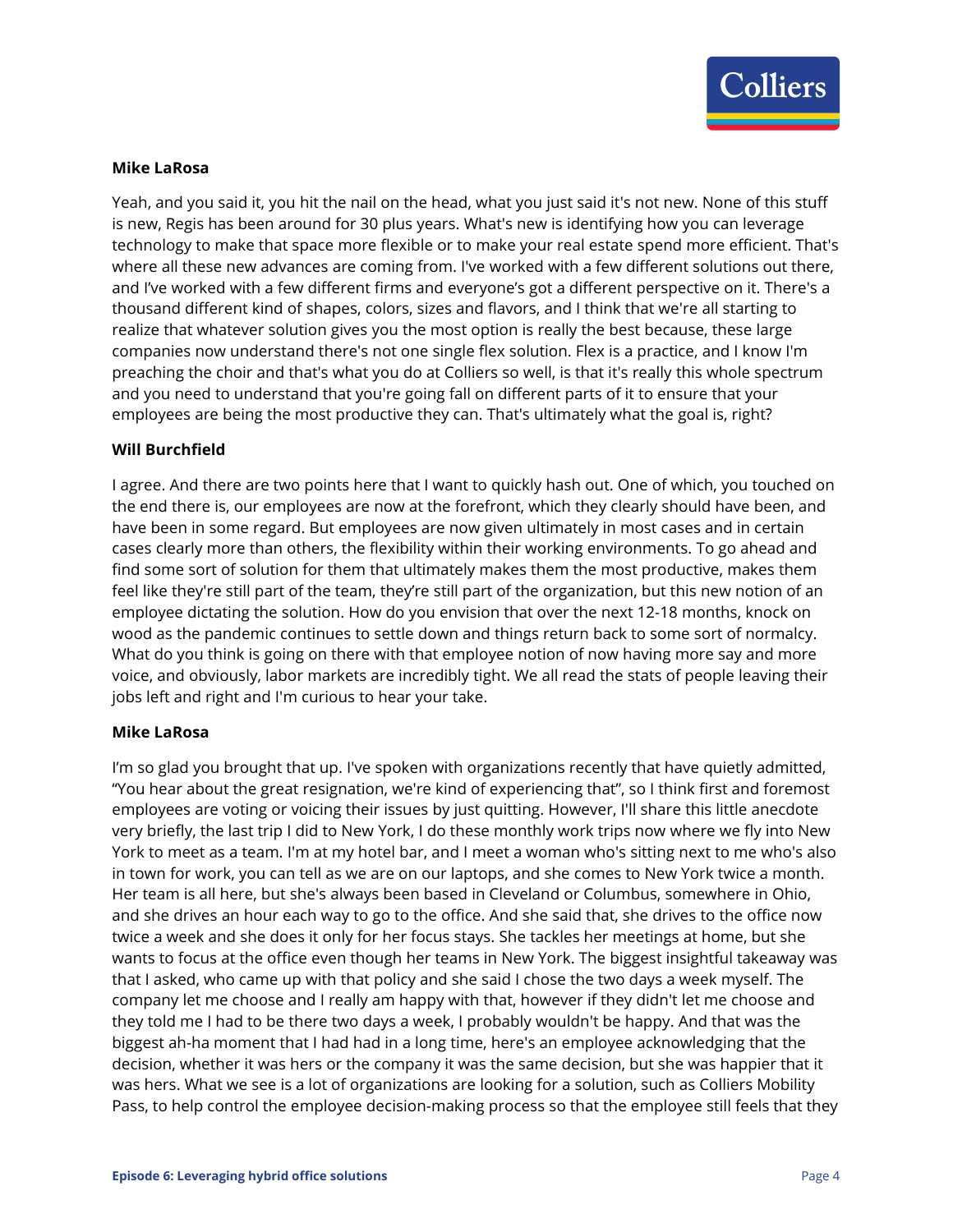

can open up an app and they can search for a space that's been curated or approved by their employer. They can book it when they want, how they want, where they want, but they have still made that decision and I think that's where this is going. It's about enabling employees to make those decisions, but then how do you oversee the administration of those decisions? How do you manage the finance and the payment of those?

#### **Will Burchfield**

Is the change management aspect of a full-fledged remote office first hybrid environment? Do you think that's hard on companies? Do you think that they're scared to implement certain plans because of the change management aspect of this process?

#### **Mike LaRosa**

It's sad to say, but I think a lot of them aren't even scared because they don't understand that they need to. We've worked with a thousand plus employee companies, that really thought that we were just going to switch on a flex workspace solution for their entire employee population like a flip of a switch.

There's a lot of learning that that we have to do and we have to do a lot of teaching. There's a lot of learning on the client side, I should say.

They don't even know that they need to be worried, and then when they start realizing it, before you know it they are being passed around like hot potatoes. So generally, someone in finance or real estate is making the overarching decision, but when it comes to the implementation and the management of the program, it could be vastly different. It could be facilities, real estate, finance, HR operations. I am seeing a lot of companies starting to get smart and being proactive, and if they haven't already, they're now saying "ok, we need a committee'. That's how it's starting to workout, companies are forming cross-functional committees, focus groups that are doing surveys to inform how they're going to do it.

#### **Will Burchfield**

Our process internally when we speak to our clients, is that the upfront discovery phase of a consultancy project around Flex and what the future looks like for certain enterprises. That discovery phase really opens up an incredible number of questions and ultimately there is some concern from the enterprise level, but you know that discovery process, the understanding of worker types, business units. Tell me quickly on the back-end system of Upflex with the data and the dashboards, does that ultimately ease some of these concerns? You can trial a solution like an aggregator model for a handful of employees, or a certain subset of worker bees, whatever it may be.

And ultimately from there be strategic about how you would want to roll out this platform, but that discovery process, you can learn a ton through this data tool that you have created on your backend systems.

#### **Mike LaRosa**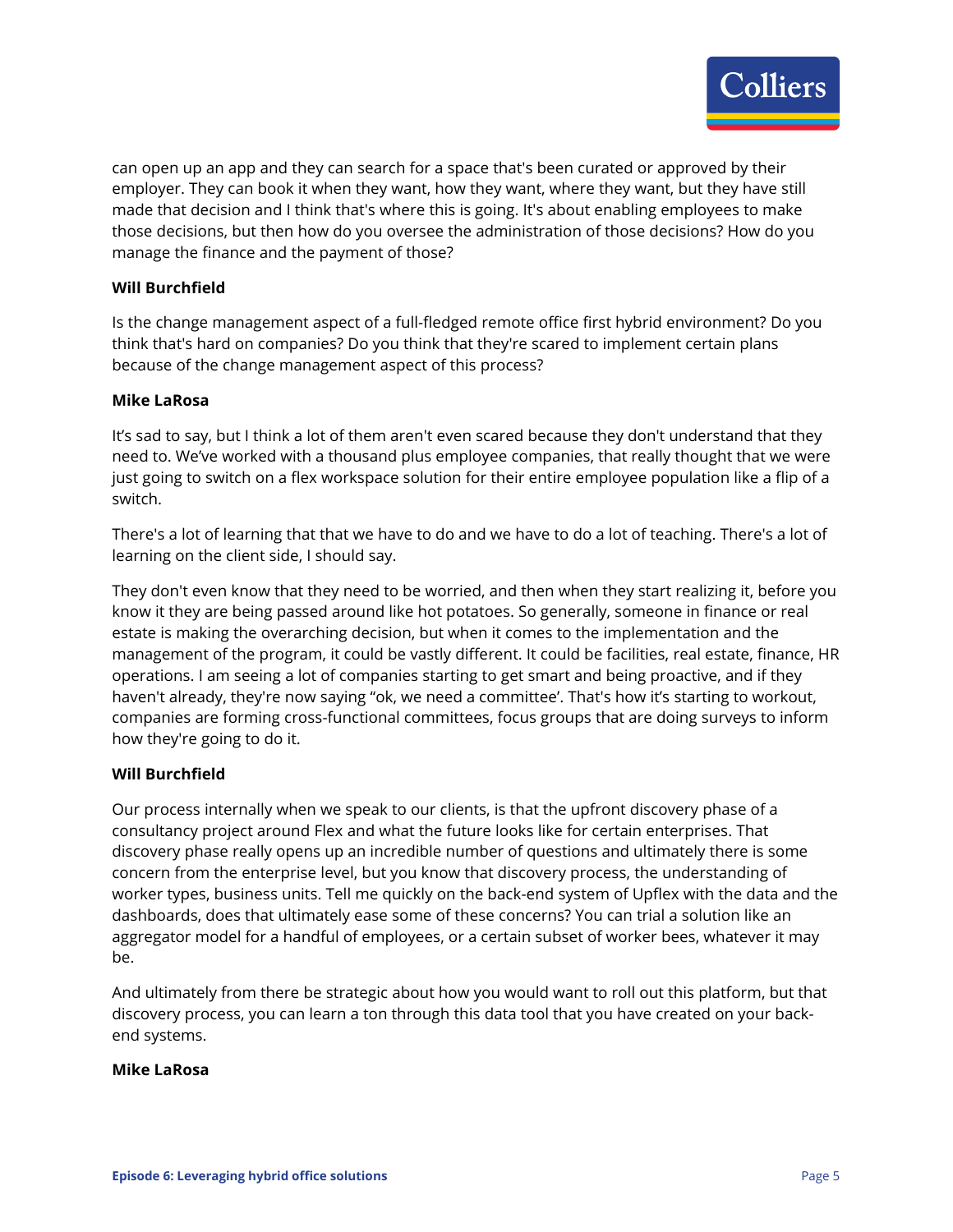

It's really fascinating because the platform was built primarily as an enterprise management solution, not a workspace booking tool, this was all integrated from the get-go. We can track by team, by user type, by role, by job title, by assigned location, or assigned HQ, or all of the above. You can see what types of spaces your employees are using, how often they're using it, you can start identifying historical trends, for example at the end of the quarter the sales team starts spending more money on meeting rooms, because they're trying to close deals with clients. You can also start course correcting or change management behavior, for example we've seen that you made a habit of canceling meeting rooms last minute, so when you do so within the cancellation window, we get penalized. So you can coach and try to reduce spend that way. Also, it's fascinating is that we're barely just scratching the surface, but we can start identifying cross functional collaboration. If you've got people that are in different departments or different teams that the company might not realize are interacting with each other often, but they're sitting on the same meetings or they're booking the same workspace, you can start identifying those types of trends. We've got a full open API, so you can export it into your existing business intelligence tool, you can start layering that technology or that that data with other data streams from programs such as Workday and you can become quite insightful.

## **Will Burchfield**

I think the more visibility you can provide, ultimately the better off a business will be, through platforms such as Upflex. The real estate world has never been incredibly tech forward, but I think we're entering a new era with proptech and the community. I think everybody is starting to understand that with the advent of new technologies comes at a much-needed time for change, and a handful of enterprise footprints and at least real estate strategies that need to be considered a little bit different moving forward.

I'm curious what you think, given your background, which is vast in this sort of coworking space. Where do you think the future of flex will be over the next few years?

#### **Mike LaRosa**

From a multi-national global real estate view, I think that flex is actually probably going to become the core of most occupier spend. I think that the tables are going to be flipped, and flex forever has been an add-on or an auxiliary type solution, something to supplement. I truly think that flex using the most broad-term possible is really going to become the core. Look at where everything is going. We are seeing flex evolution happening in warehousing, in industrial solutions, in commercial kitchens, ghost kitchens, delivery service type of solutions. It's going to become the new normal without sounding too cliche.

# **Will Burchfield**

Landlords are building out flex offerings left and right in order to diversify and capture more tenant base. We think the future is incredibly bright, the space is incredibly busy right now. I think Upflex is at the forefront of a really interesting shift to an employee-based need for work. You guys have done incredible job creating the platform, pivoting where needed. You and I have worked hand-inhand tirelessly throughout many months here in order to bring this type of product to the marketplace. And I just want to thank you for your time again, Mike LaRosa, the director of Channel partnerships at Upflex.